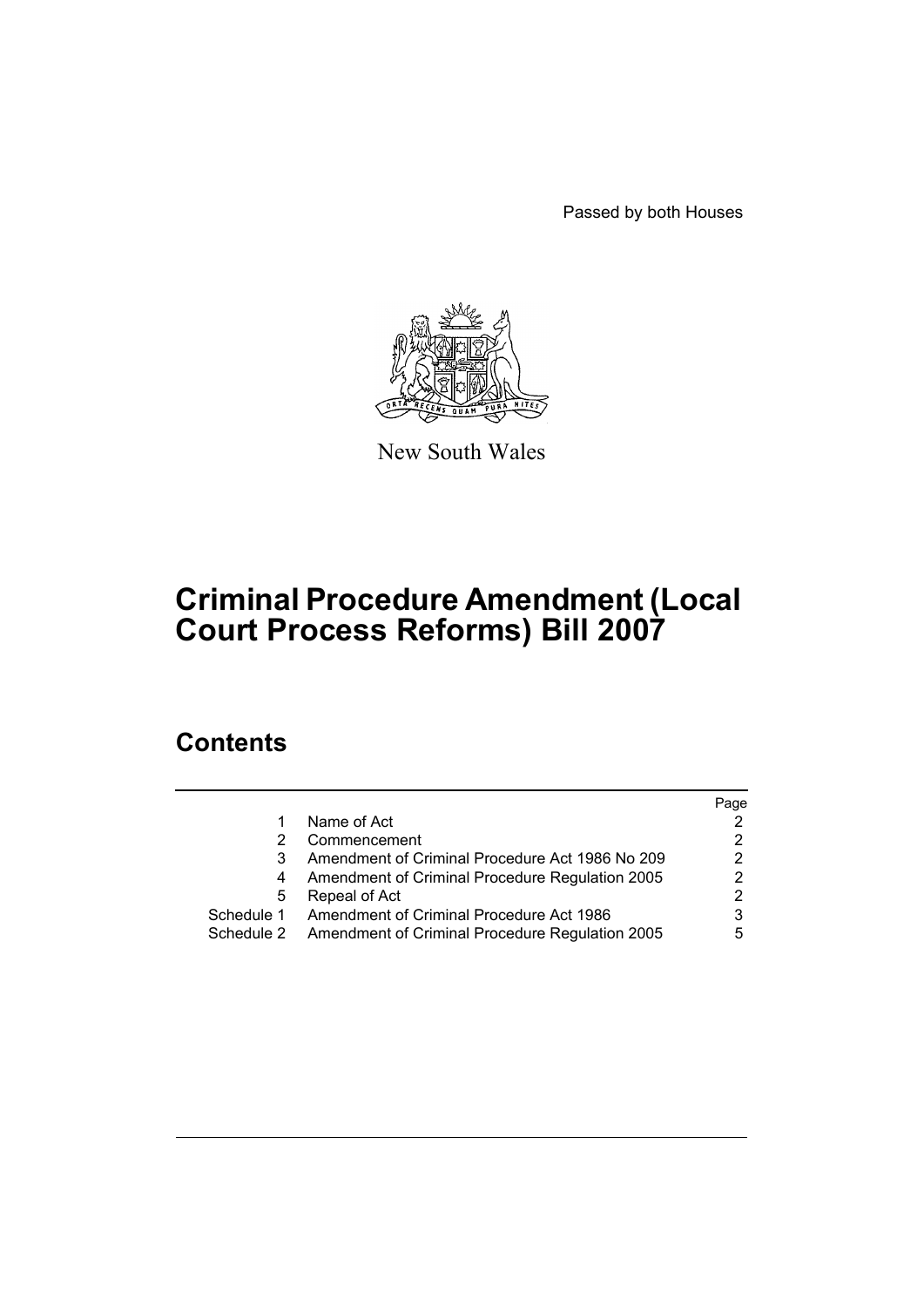*I certify that this public bill, which originated in the Legislative Assembly, has finally passed the Legislative Council and the Legislative Assembly of New South Wales.*

> *Clerk of the Legislative Assembly. Legislative Assembly, Sydney, , 2007*



New South Wales

## **Criminal Procedure Amendment (Local Court Process Reforms) Bill 2007**

Act No , 2007

An Act to amend the *Criminal Procedure Act 1986* in relation to the service of briefs of evidence by prosecutors; and for other purposes.

*I have examined this bill and find it to correspond in all respects with the bill as finally passed by both Houses.*

*Assistant Speaker of the Legislative Assembly.*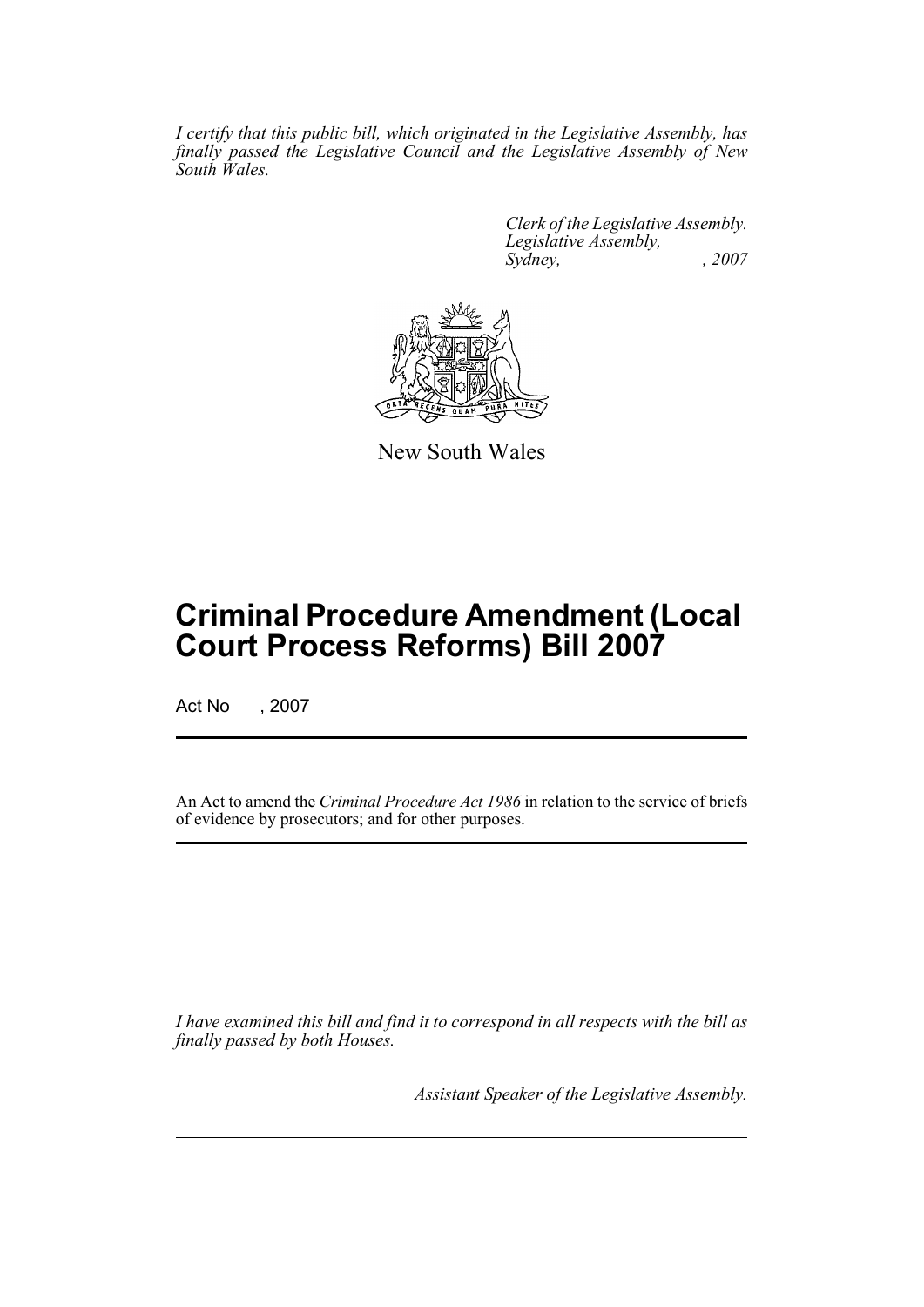#### <span id="page-2-0"></span>**The Legislature of New South Wales enacts:**

#### **1 Name of Act**

This Act is the *Criminal Procedure Amendment (Local Court Process Reforms) Act 2007*.

#### <span id="page-2-1"></span>**2 Commencement**

This Act commences on a day or days to be appointed by proclamation.

#### <span id="page-2-2"></span>**3 Amendment of Criminal Procedure Act 1986 No 209**

The *Criminal Procedure Act 1986* is amended as set out in Schedule 1.

#### <span id="page-2-3"></span>**4 Amendment of Criminal Procedure Regulation 2005**

The *Criminal Procedure Regulation 2005* is amended as set out in Schedule 2.

#### <span id="page-2-4"></span>**5 Repeal of Act**

- (1) This Act is repealed on the day following the day on which all of the provisions of this Act have commenced.
- (2) The repeal of this Act does not, because of the operation of section 30 of the *Interpretation Act 1987*, affect any amendment made by this Act.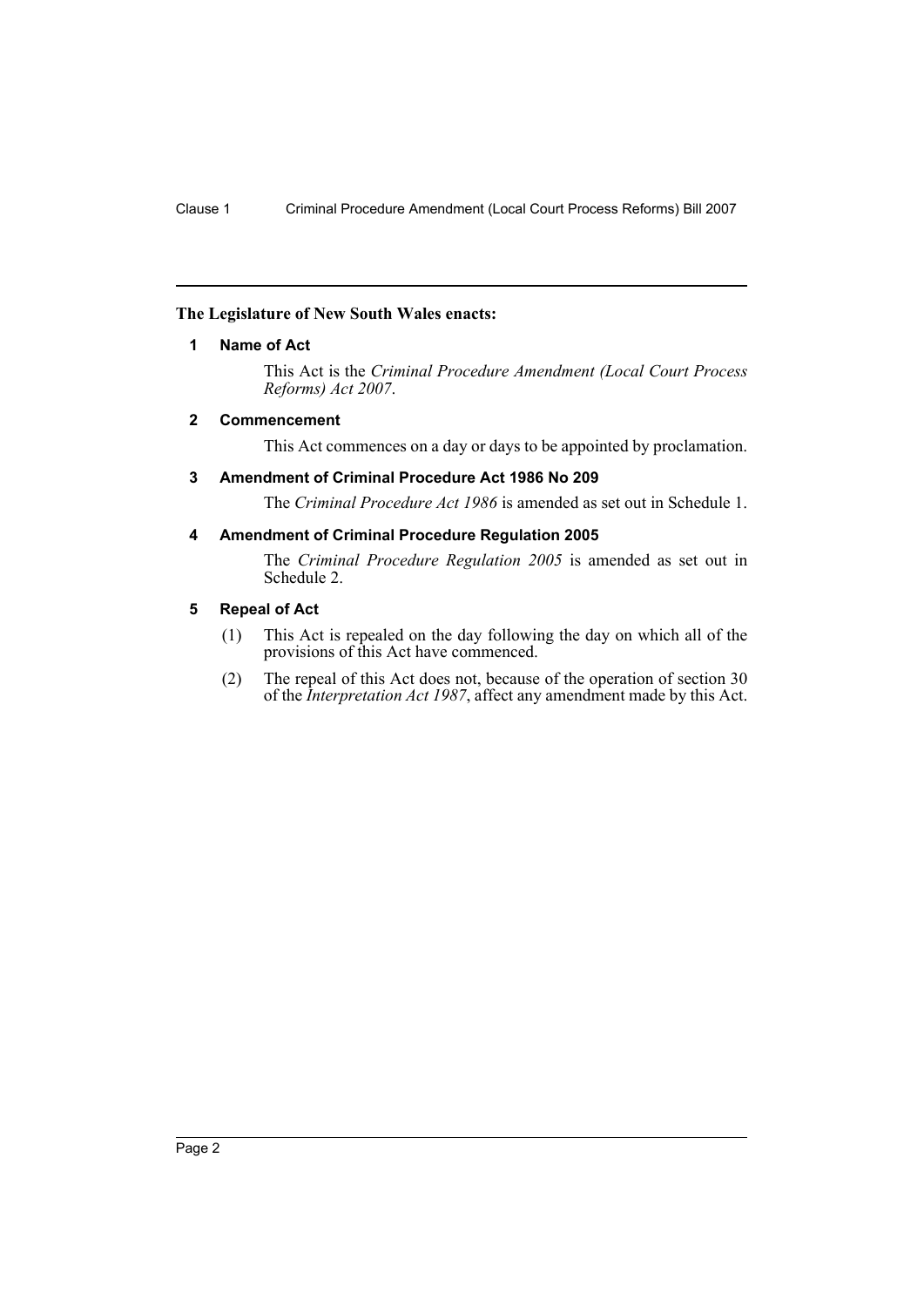Criminal Procedure Amendment (Local Court Process Reforms) Bill 2007

Amendment of Criminal Procedure Act 1986 Schedule 1

### <span id="page-3-0"></span>**Schedule 1 Amendment of Criminal Procedure Act 1986**

(Section 3)

#### **[1] Section 183 Brief of evidence to be served on accused person where not guilty plea**

Insert ", unless the regulations otherwise provide," after "The brief of evidence is" in section  $183(2)$ .

#### **[2] Section 265 Criminal record to be given to person charged (Table 1 offences)**

Omit section 265 (2)–(4). Insert instead:

- (2) The prosecutor is to serve, or cause to be served, on a person charged with an indictable offence listed in Table 1 to Schedule 1 a copy of the person's criminal record (if any) known to the prosecutor, within the time fixed by the Local Court. The time so fixed must be before the time fixed by the Court for the making of an election in respect of the offence.
- (3) Without limiting the powers of a Local Court to adjourn proceedings, the Local Court is to grant such adjournments as appear to be just and reasonable if a criminal record is not served in accordance with this section, and the Court is to extend accordingly the time fixed for the making of an election in respect of the offence.

#### **[3] Schedule 2 Savings, transitional and other provisions**

Insert at the end of clause 1 (1):

*Criminal Procedure Amendment (Local Court Process Reforms) Act 2007*

#### **[4] Schedule 2**

Insert at the end of the Schedule with appropriate Part and clause number:

### **Part Provisions consequent on enactment of Criminal Procedure Amendment (Local Court Process Reforms) Act 2007**

#### **Pending proceedings**

The amendment made to section 265 by the *Criminal Procedure Amendment (Local Court Process Reforms) Act 2007* does not extend to proceedings commenced before the commencement of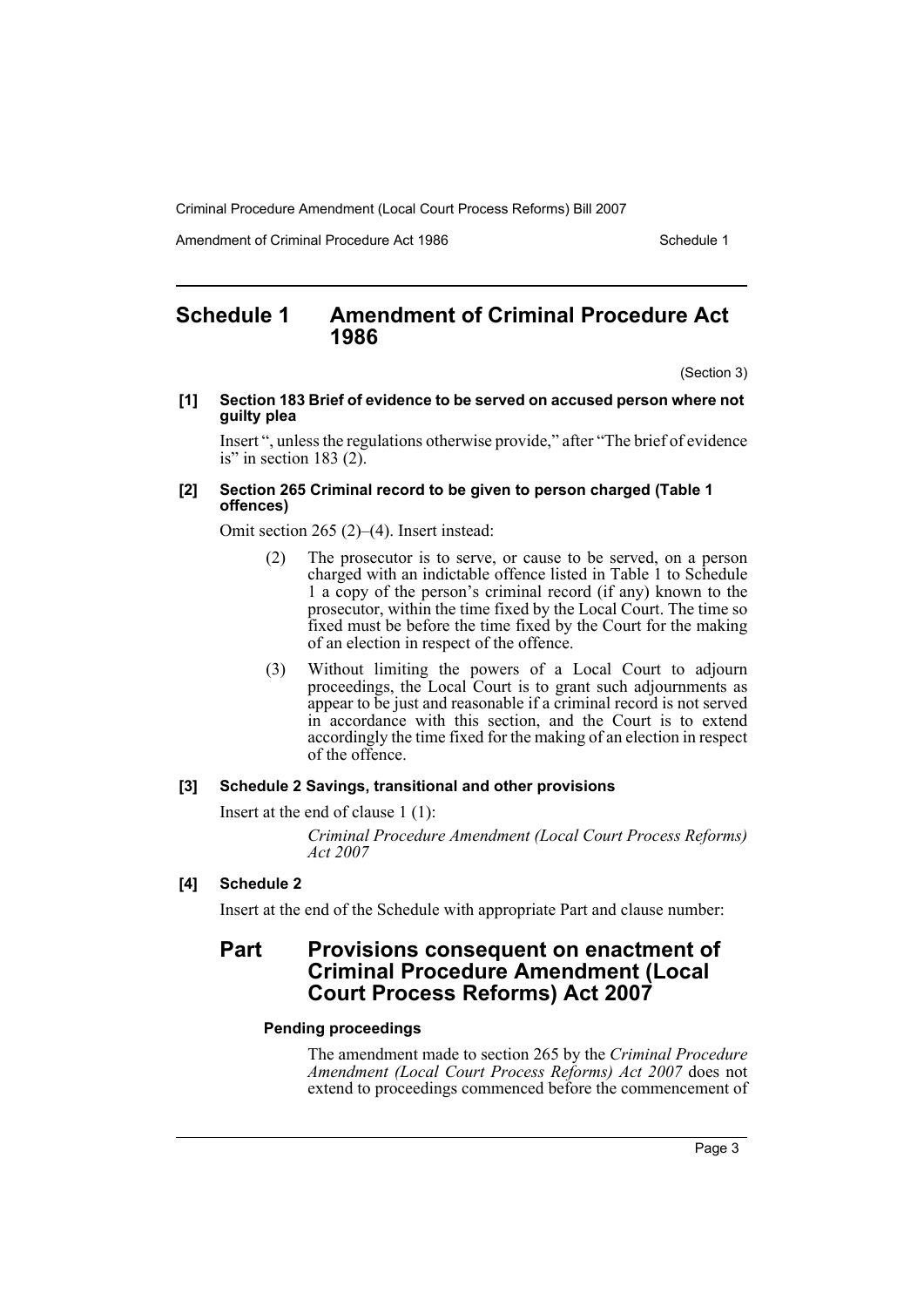Criminal Procedure Amendment (Local Court Process Reforms) Bill 2007

Schedule 1 Amendment of Criminal Procedure Act 1986

the amendment and such proceedings may continue as if that amendment had not been enacted.